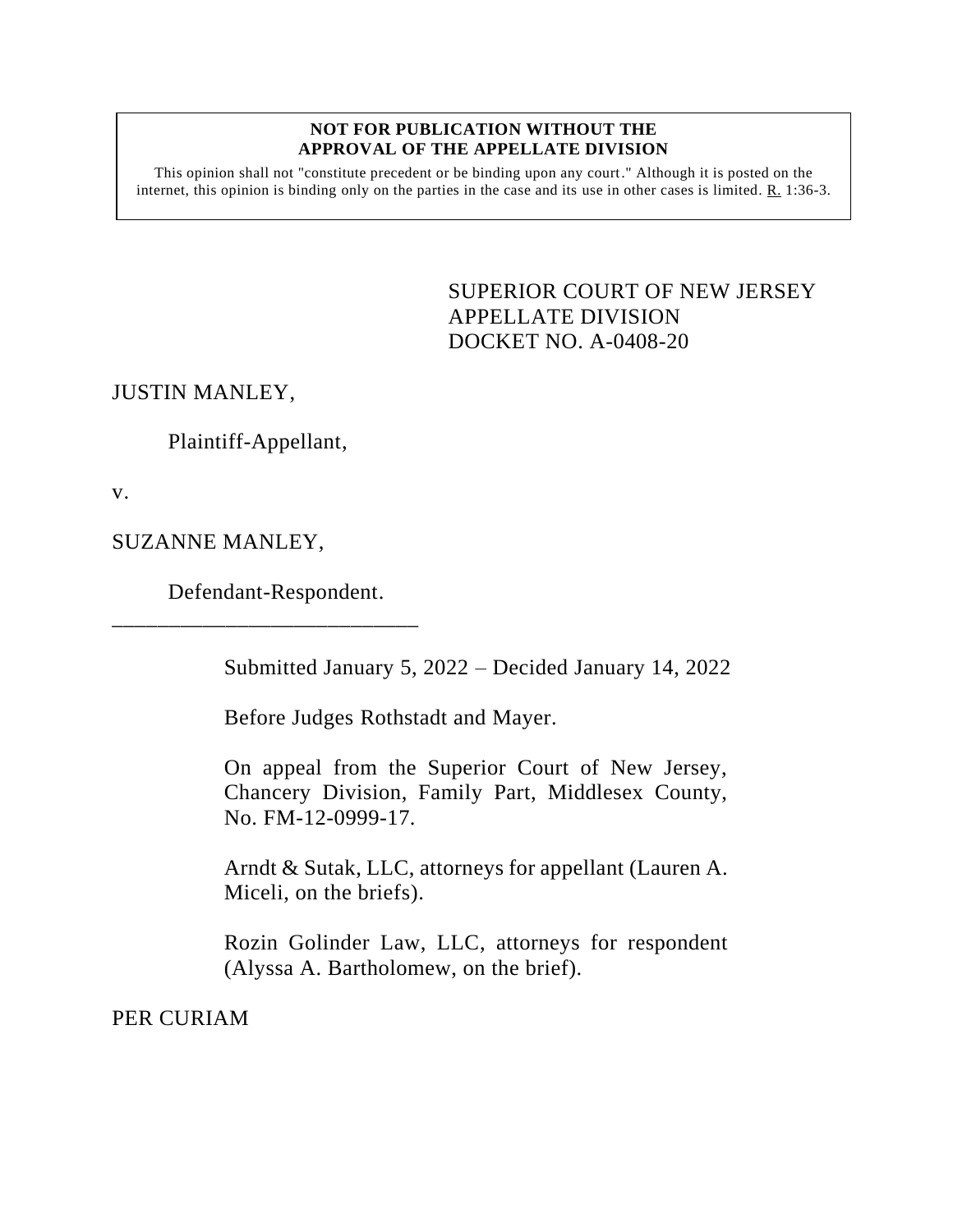In this post-judgment matrimonial matter, plaintiff Justin Manley appeals from a September 18, 2020 order granting a reconsideration motion filed by defendant Suzanne Manley. The judge reconsidered an April 3, 2020 order granting plaintiff's motion for discovery to determine whether plaintiff was entitled to modify or terminate alimony based on defendant's claimed cohabitation. On reconsideration, the judge concluded plaintiff failed to establish a prima facie showing of cohabitation and vacated the April 3, 2020 order allowing discovery. We affirm.

Plaintiff and defendant divorced in 2016. As part of their final judgment of divorce, the parties executed a Marital Settlement Agreement (MSA), obligating plaintiff's payment of alimony to defendant. The MSA provided plaintiff's alimony obligation

> shall irrevocably terminate upon . . . [defendant]'s cohabitation with someone in the manner of Husband and Wife for a three (3) month period, regardless of the amount of financial contribution by the other party. [Defendant] has an express duty to inform [plaintiff] when she is cohabitating; if she fails to do so, all alimony paid during the period of cohabitation shall be refunded retroactively . . . .

Because plaintiff believed defendant was cohabitating, he hired a private investigator. In 2020, based on the investigator's findings, plaintiff filed a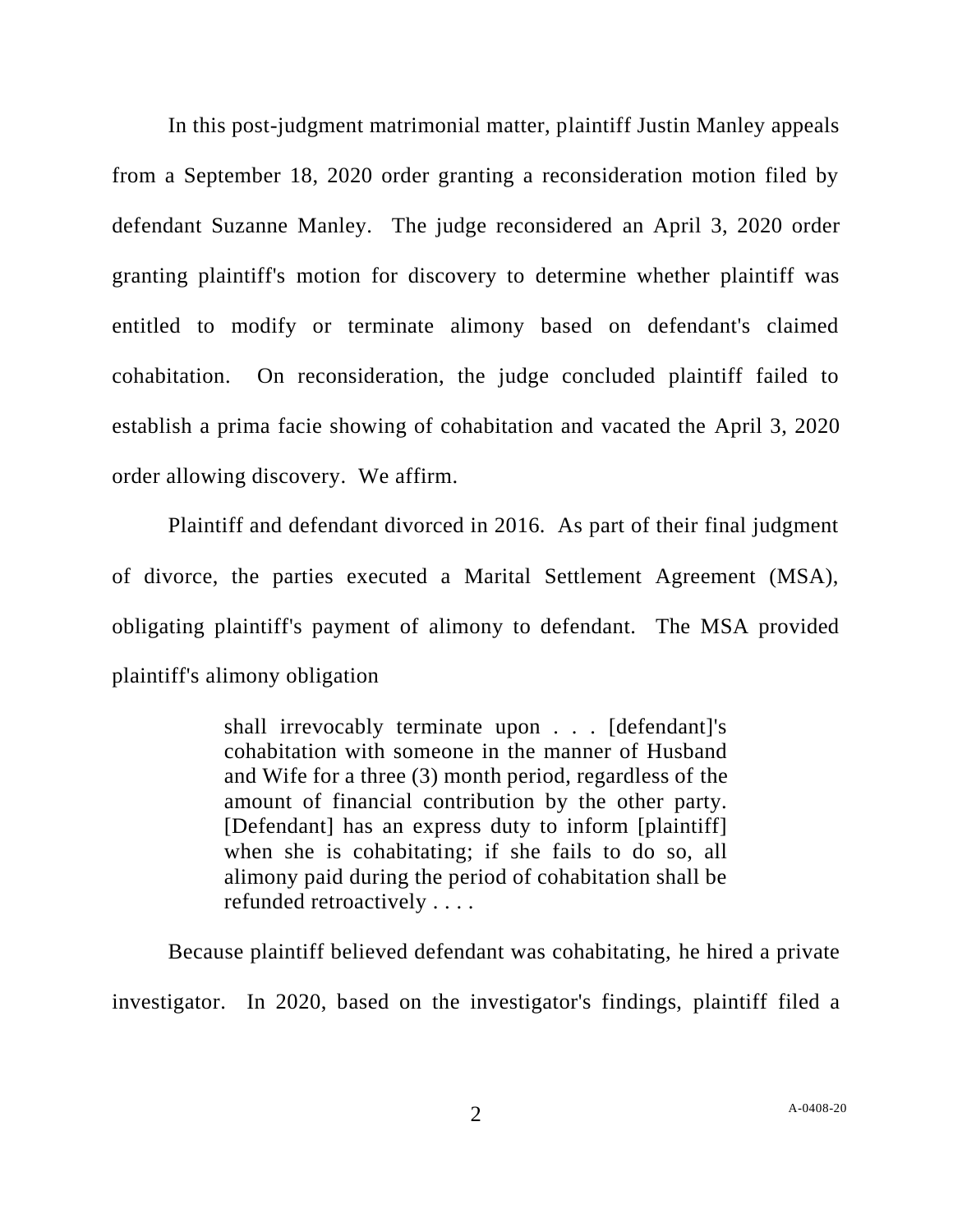motion to terminate alimony, alleging defendant was cohabitating with Sam.<sup>1</sup> Plaintiff included a written report and photographs from the investigator in support of his motion.<sup>2</sup> The report stated, "evidence was obtained  $\ldots$ support [ing] the allegations that [Sam] and [defendant] are involved in an intimate, mutually beneficial, family relationship."

Defendant opposed plaintiff's motion. In her certification, she admitted dating Sam but denied the two were cohabitating. According to defendant, she did "not live under the same roof" as Sam and they "maintained completely different households." She further certified they did not "intertwine[] [their] finances." While defendant acknowledged Sam moved to the same town where she maintains her home, defendant claimed he did so for reasons related to his own family situation.

In an April 3, 2020 order, the motion judge granted plaintiff's motion in part. The judge declined to alter plaintiff's alimony obligation but ordered the parties to exchange discovery. The order provided, "[u]pon completion of such discovery period, [p]laintiff may submit appropriate papers and proofs

<sup>&</sup>lt;sup>1</sup> We refer to the claimed cohabitant by a pseudonym to protect his privacy.

<sup>&</sup>lt;sup>2</sup> No certification or affidavit from the investigator accompanied the report.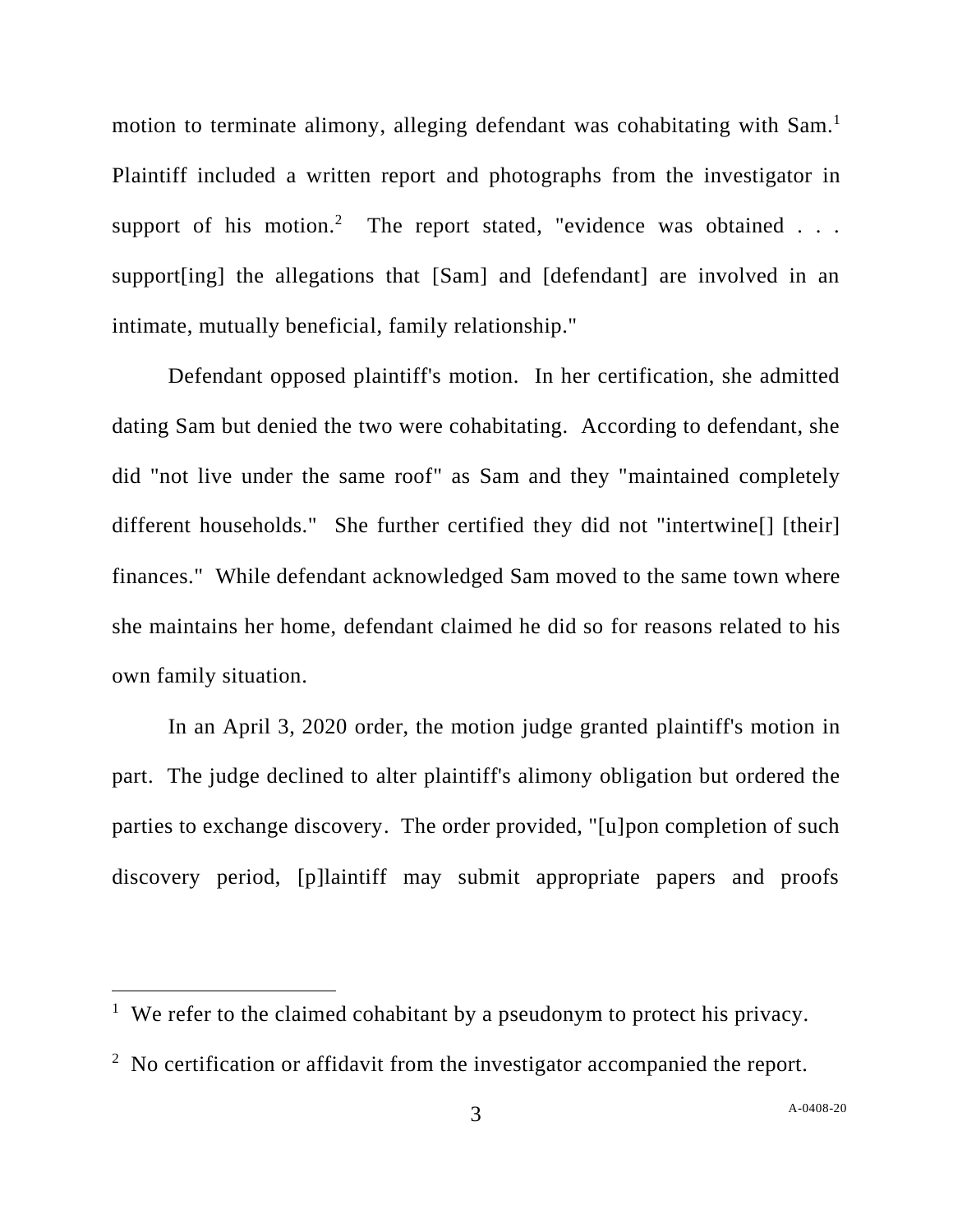addressing whether a change in circumstances has occurred to warrant a modification and/or termination of [p]laintiff's alimony obligation."

Defendant moved for reconsideration, seeking to preclude discovery because plaintiff failed to establish a prima facie case of cohabitation. Plaintiff submitted opposition.

In seeking to establish defendant and Sam were cohabitating, plaintiff provided evidence of defendant's use of Sam's wholesale club card and country club membership card. Plaintiff also submitted photographs of defendant bringing groceries to Sam's home. Additionally, plaintiff provided Facebook postings showing defendant and their children travelling with Sam and his daughter, as well as photographs of Sam attending sporting events for plaintiff's children. Plaintiff also certified that defendant brought Sam to family reunions and other family events.

Defendant admitted to using Sam's wholesale club card but explained she reimbursed Sam for the expenses attributable to her use of the card. She also responded to her use of Sam's country club privileges, indicating she attended club activities solely as Sam's guest. While defendant and Sam assisted each other in carrying groceries, defendant certified each paid for their own groceries. Regarding attendance at the children's sporting events, defendant explained Sam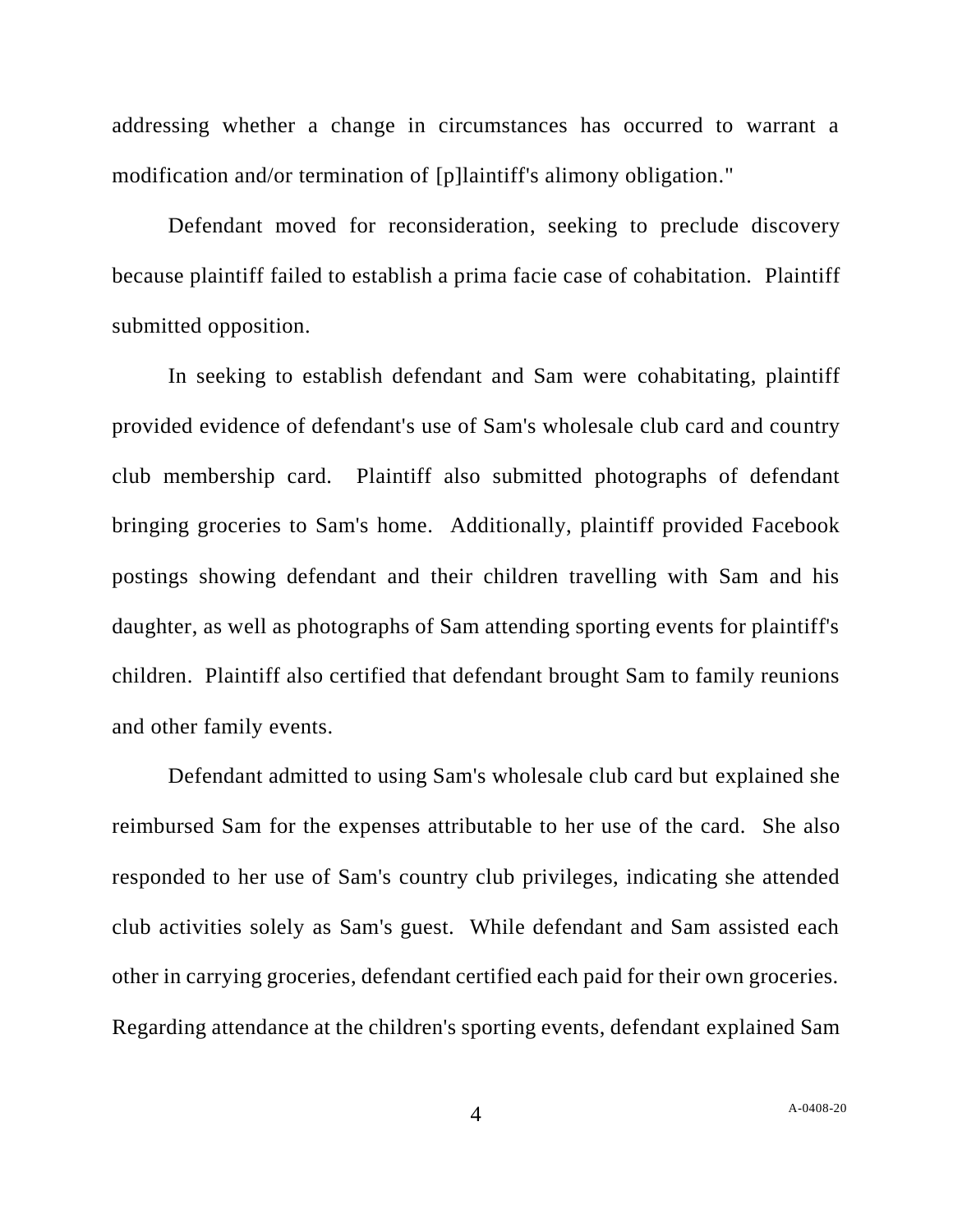attended ten hockey games over three years. Concerning traveling with Sam, defendant claimed they travelled "like a couple in a dating relationship" with each person paying his and her own travel expenses.

Defendant's family and friends recognize her relationship with Sam as a dating relationship and the pair's social media presence depicted a typical adult dating relationship. Defendant acknowledged being in a romantic relationship with Sam since 2016. According to defendant, while Sam spent some nights at her house, he never stayed overnight during defendant's parenting time with her children. Defendant further explained she and Sam do not have keys to the other's home

After reviewing the parties' submissions, the judge found plaintiff established only two out of the seven factors under the cohabitation statute, N.J.S.A. 2A:34-23(n). The judge concluded there was no evidence "of intertwined finances, joint living expenses, sharing of household chores, or an enforceable promise of support." However, the judge found plaintiff presented "a showing of recognition of the relationship [between defendant and Sam] as well as frequent contact." Although the investigator's report lacked the required attestation, the judge considered the information and photographs contained in that report in deciding the motions.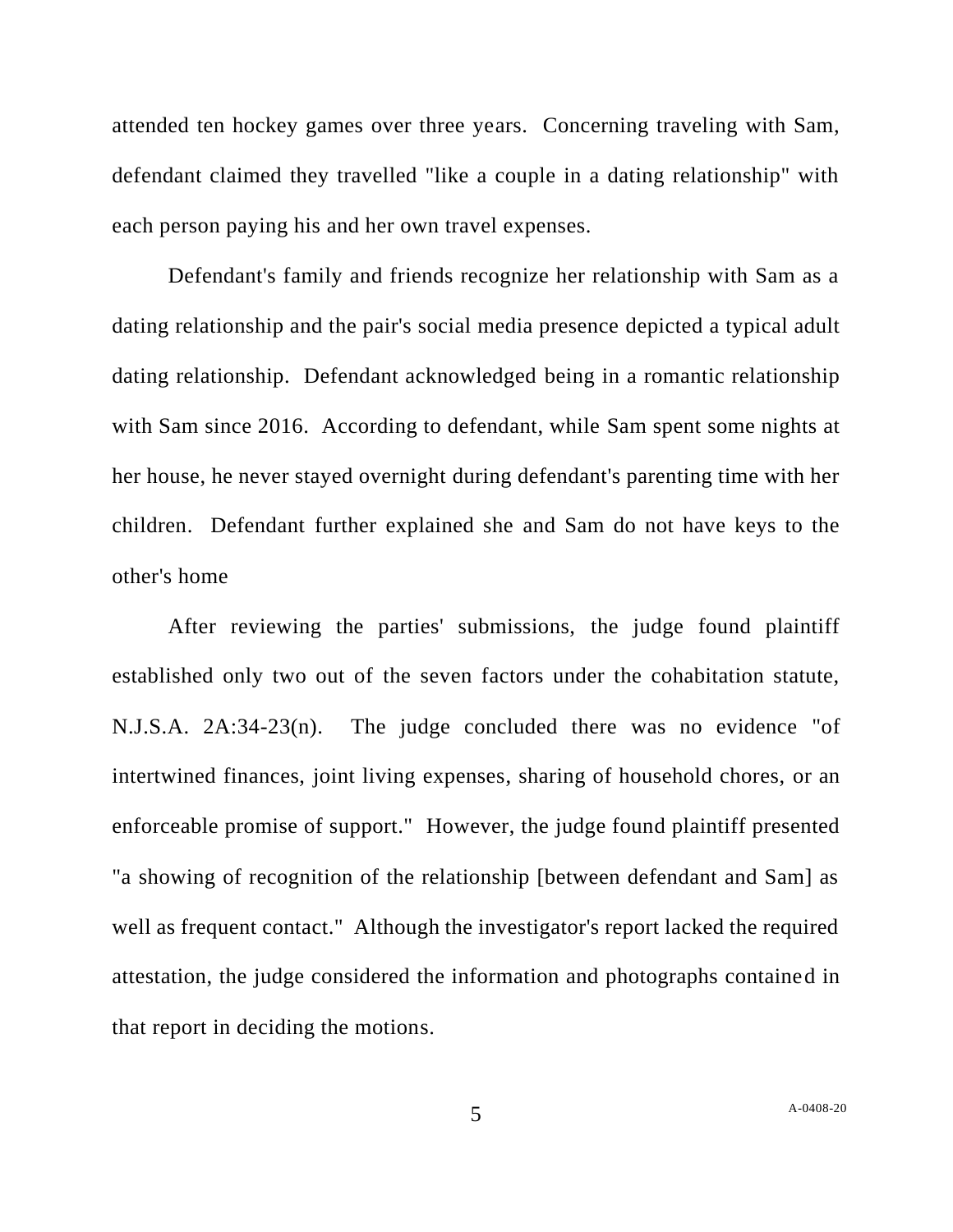In a September 18, 2020 order, the judge granted defendant's reconsideration motion. He concluded plaintiff failed to establish a prima facie case of cohabitation. Thus, the judge determined plaintiff was not entitled to discovery and vacated his April 23, 2020 order.

On appeal, plaintiff argues the judge erred in finding he failed to present evidence establishing a prima facie case of cohabitation and disallowing discovery to address his request to terminate alimony under the MSA. We disagree.

Our review of a trial court's decision to modify or terminate alimony is limited. "[E]very motion to modify an alimony obligation 'rests upon its own particular footing and the appellate court must give due recognition to the wide discretion which our law rightly affords to the trial judges who deal with these matters.'" Larbig v. Larbig, 384 N.J. Super. 17, 21 (App. Div. 2006) (quoting Martindell v. Martindell, 21 N.J. 341, 355 (1956)).

Our examination of a trial judge's decision on a motion to terminate "alimony is limited to whether the court made findings inconsistent with the evidence or unsupported by the record, or erred as a matter of law." Reese v. Weis, 430 N.J. Super. 552, 572 (App. Div. 2013). A motion to terminate alimony is based on facts specific to each case, and we "must give due

6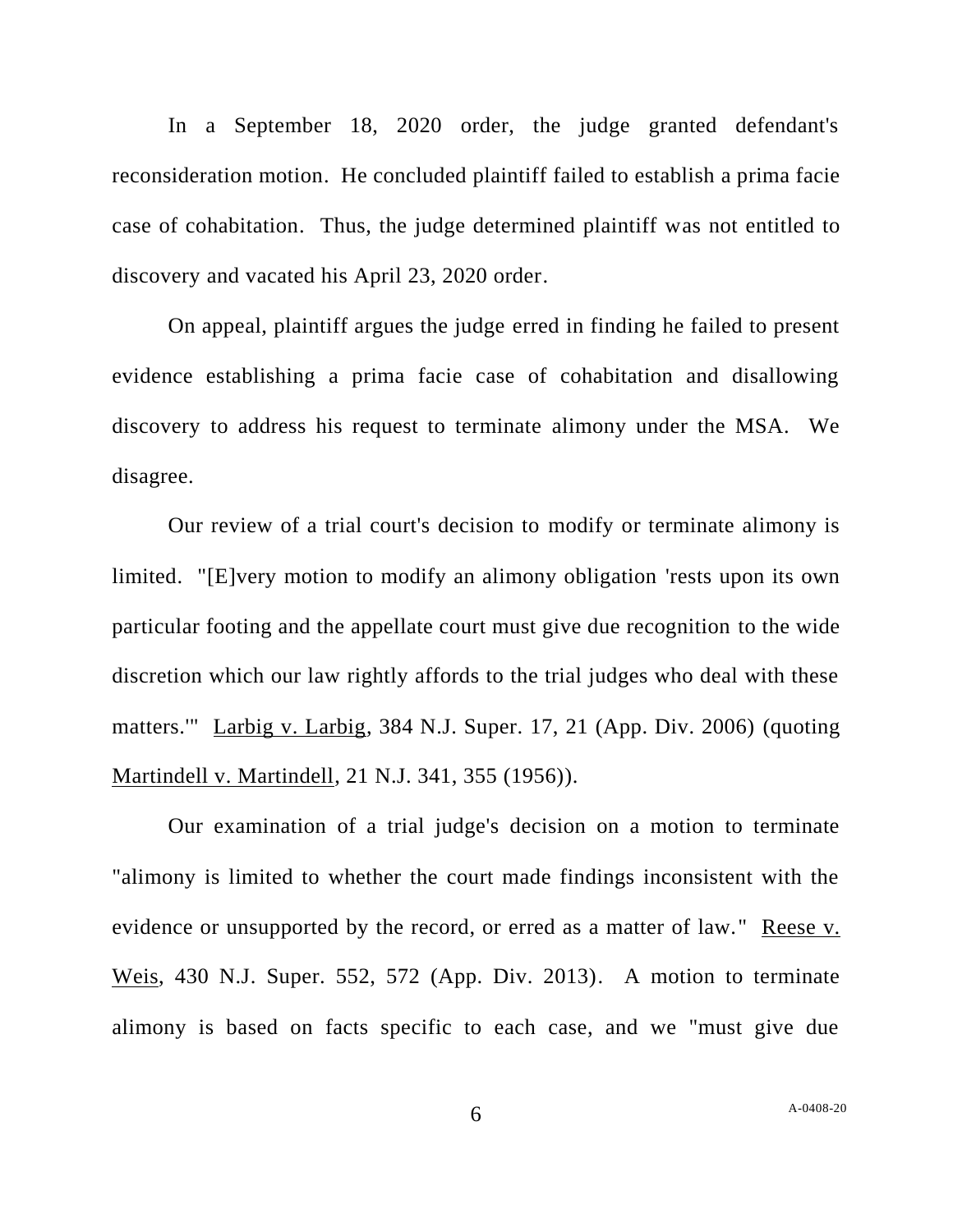recognition to the wide discretion which our law rightly affords to the trial judges who deal with these matters." Larbig, 384 N.J. Super. at 21 (quoting Martindell, 21 N.J. at 355).

Alimony "may be revised and altered by the court from time to time as circumstances may require." N.J.S.A. 2A:34-23. A motion addressed to termination or suspension of alimony requires a showing of "changed circumstances." Lepis v. Lepis, 83 N.J. 139, 146 (1980). A prima facie showing of cohabitation constitutes sufficient changed circumstances under Lepis. See Gayet v. Gayet, 92 N.J. 149, 154-55 (1983). "[A]limony may be terminated or modified pursuant to a consensual agreement . . . ." Temple v. Temple, 468 N.J. Super. 364, 368 (App. Div. 2021) (citing Konzelman v. Konzelman, 158 N.J. 185, 193-94 (1999)).

Cohabitation has been defined as "an intimate relationship in which the couple has undertaken duties and privileges that are commonly associated with marriage." Konzelman, 158 N.J. at 202. "A mere romantic, casual or social relationship is not sufficient to justify the enforcement of a settlement agreement provision terminating alimony. Such an agreement must be predicated on a relationship of cohabitation that can be shown to have stability, permanency and mutual interdependence." Ibid. Cohabitation "is based on those factors that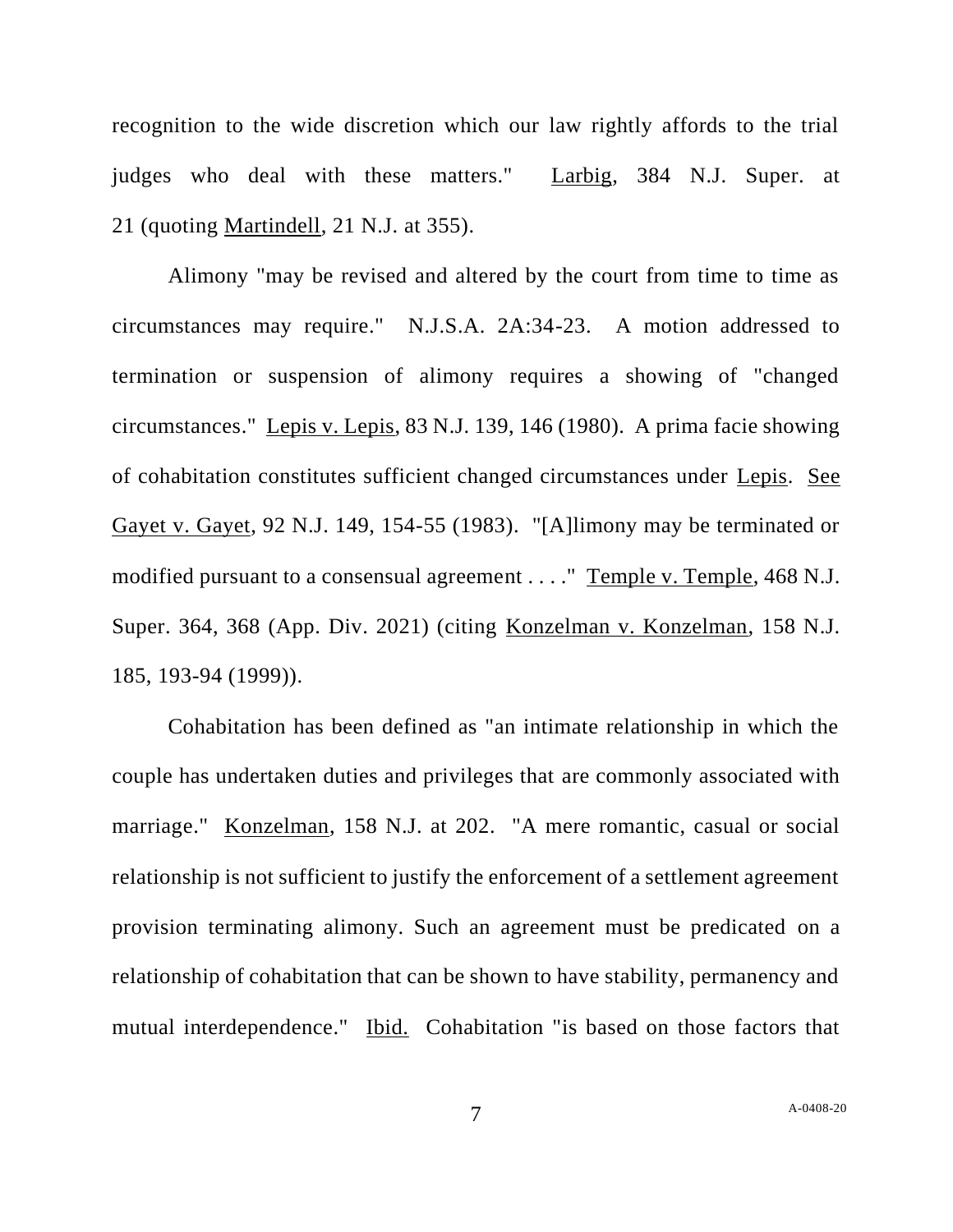make the relationship close and enduring and requires more than a common

residence." Ibid.

In 2014, the Legislature amended the cohabitation statute to provide:

[a]limony may be suspended or terminated if the payee cohabits with another person. Cohabitation involves a mutually supportive, intimate personal relationship in which a couple has undertaken duties and privileges that are commonly associated with marriage or civil union but does not necessarily maintain a single common household.

When assessing whether cohabitation is occurring, the court shall consider the following:

(1) Intertwined finances such as joint bank accounts and other joint holdings or liabilities;

(2) Sharing or joint responsibility for living expenses;

(3) Recognition of the relationship in the couple's social and family circle;

(4) Living together, the frequency of contact, the duration of the relationship, and other indicia of a mutually supportive intimate personal relationship;

(5) Sharing household chores;

(6) Whether the recipient of alimony has received an enforceable promise of support from another person within the meaning of subsection h. of [N.J.S.A.] 25:1- 5; and

(7) All other relevant evidence.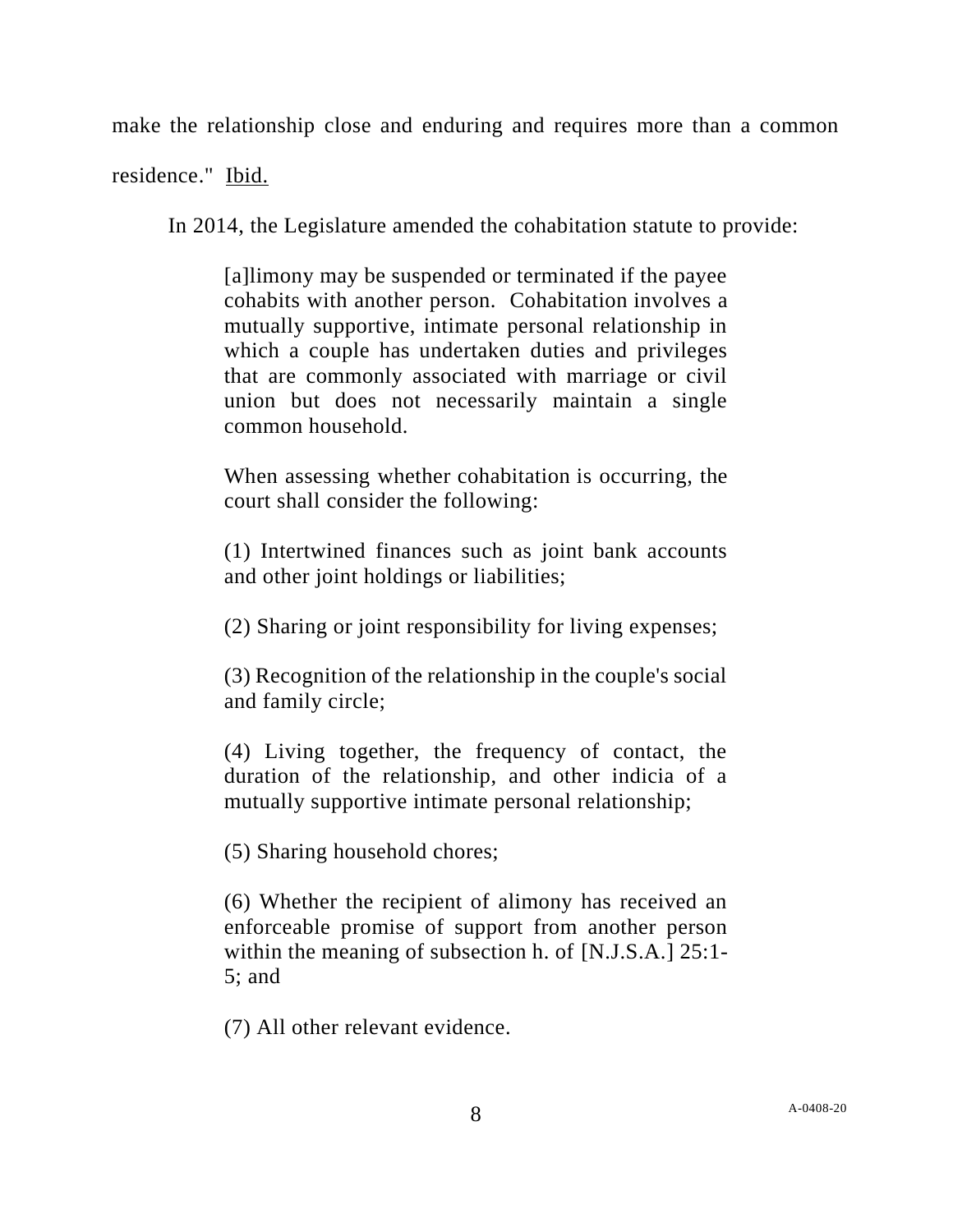In evaluating whether cohabitation is occurring and whether alimony should be suspended or terminated, the court shall also consider the length of the relationship. A court may not find an absence of cohabitation solely on grounds that the couple does not live together on a full-time basis.

[N.J.S.A. 2A:34-23(n).]

Recently, this court held a party seeking to terminate alimony based on cohabitation need not "check off all six boxes [under N.J.S.A. 2A:34-23(n)] to meet the burden of presenting a prima facie case, [otherwise] a finding of cohabitation [would] be as rare as a unicorn." Temple, 468 N.J. Super. at 370. In Temple, the plaintiff, as the supporting spouse, submitted ample evidence of cohabitation to warrant an order allowing discovery and scheduling a plenary hearing. The plaintiff in that case presented the following evidence of cohabitation: the defendant and the claimed cohabitant lived together and had a fourteen-year relationship; the claimed cohabitant referred to the defendant as his wife on social media posts over a period of many years as well as in a Mother's Day church publication which listed the defendant under the claimed cohabitant's last name; the defendant and the claimed cohabitant traveled and participated in events extensively from 2012 through 2019; over the fourteen year relationship, the two were together for holidays and family functions; the defendant resided in the claimed cohabitant's home at the shore and the claimed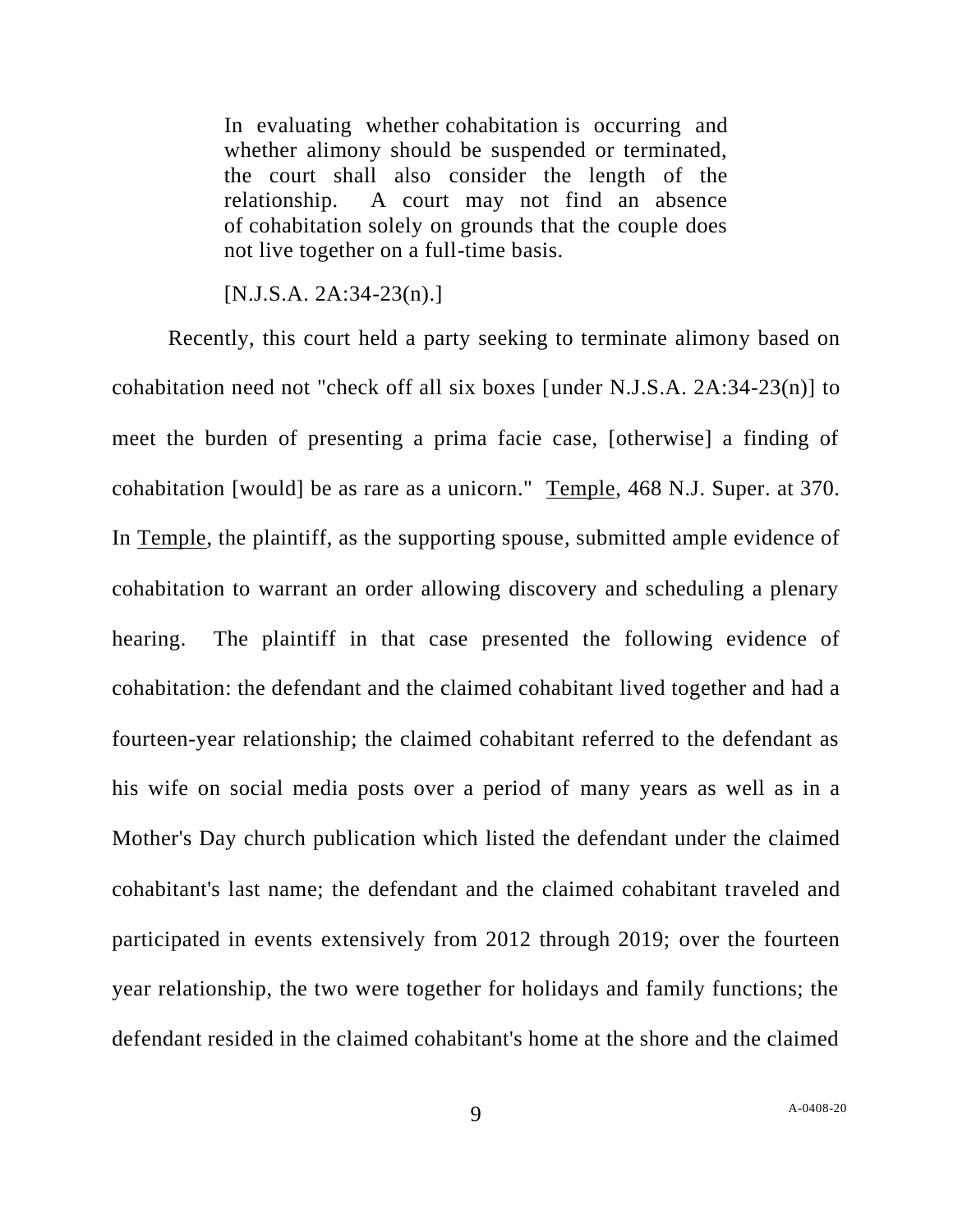cohabitant resided at the defendant's apartment in New York City; photographs of the defendant engaging in household responsibilities and using a key and access code to enter and exit the claimed cohabitant's home; and the defendant and the claimed cohabitant sanitized their social media accounts to delete evidence of their cohabitation after the plaintiff's attorney requested preservation of records upon the filing of a motion to terminate alimony based on cohabitation. Id. at 371-375. When presented with such a wealth of evidence, we held the plaintiff presented a prima facie case of cohabitation "to entitle him to discovery and an evidentiary hearing." Id. at 375.

However, the evidence in the matter on appeal is very different from the evidence presented in Temple. Here, plaintiff failed to present "an abundance of evidence" that defendant and Sam were cohabitating. Id. at 371. The judge determined plaintiff presented some evidence, but certainly less than strong evidence, in support of two of the seven statutory factors governing cohabitation.

At best, the judge concluded the evidence marshalled by plaintiff demonstrated an adult dating relationship over the course of three years. Unlike the social media posts in Temple, plaintiff submitted posts showing defendant and Sam attended two family functions and holidays, took two trips over a three-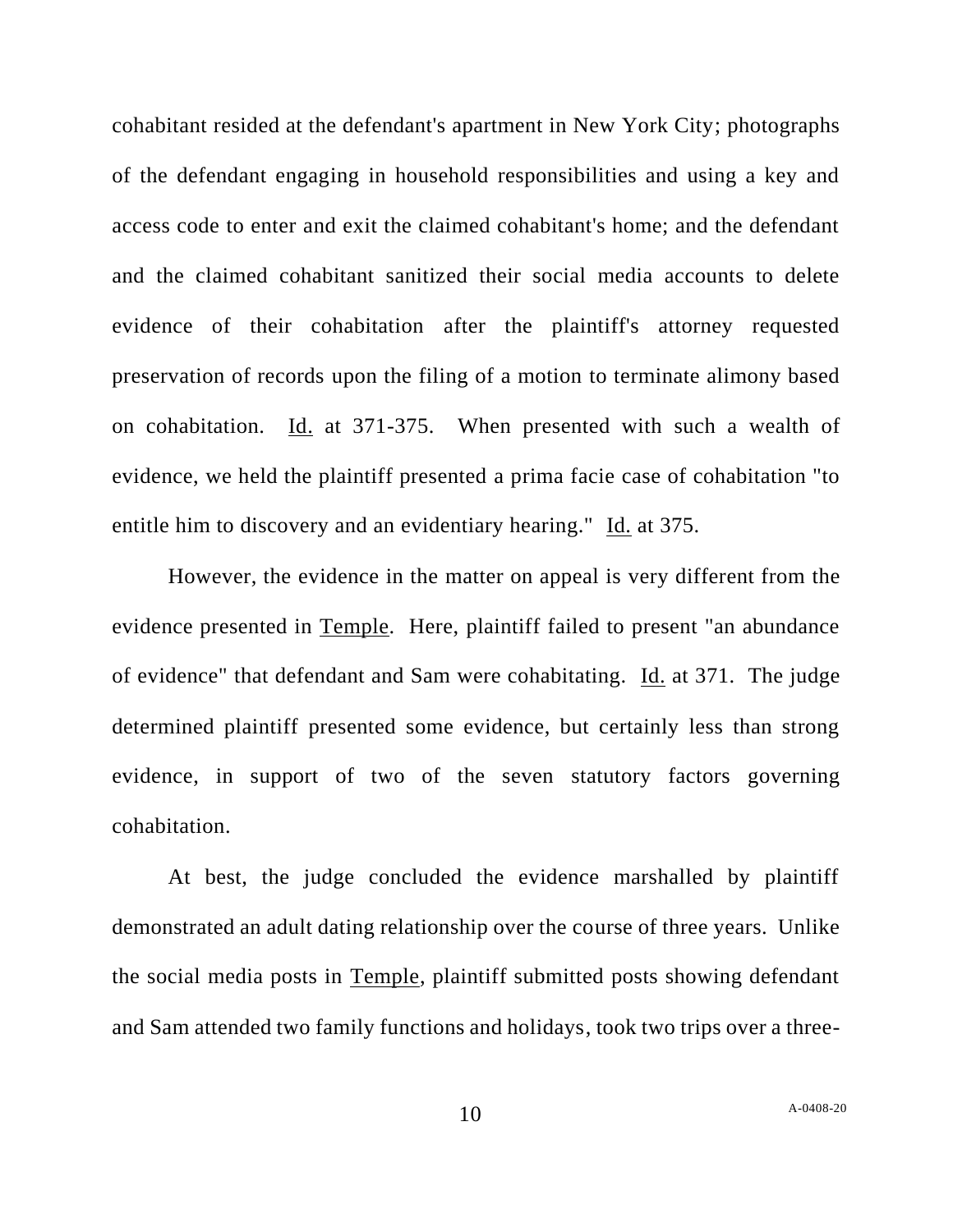year period, and attended a child's sporting event in two photos. Nor did plaintiff present evidence defendant and Sam spent considerable time in each other's home or had keys as was proffered to the trial court in Temple. Moreover, unlike the defendant and the claimed cohabitant in Temple, defendant and Sam maintained separate homes and households and plaintiff proffered no evidence to the contrary.

The motion judge considered the certifications submitted by plaintiff and defendant but did not resolve any factual disputes contained in the competing certifications. Rather, the judge considered the proffered evidence and concluded it was insufficient under N.J.S.A. 2A:34-24(n) to establish a prima facie case of cohabitation. The judge determined plaintiff simply presented evidence of a dating relationship that was not akin to the marital-type relationship presented to the trial court in Temple. Having reviewed the record, we are satisfied the judge did not abuse his discretion when he determined plaintiff failed to demonstrate a prima facie case in support of cohabitation to warrant discovery.

We next consider plaintiff's argument the MSA eliminated the judge's need to examine financial contributions between defendant and Sam. "An agreement that resolves a matrimonial dispute is no less a contract than an